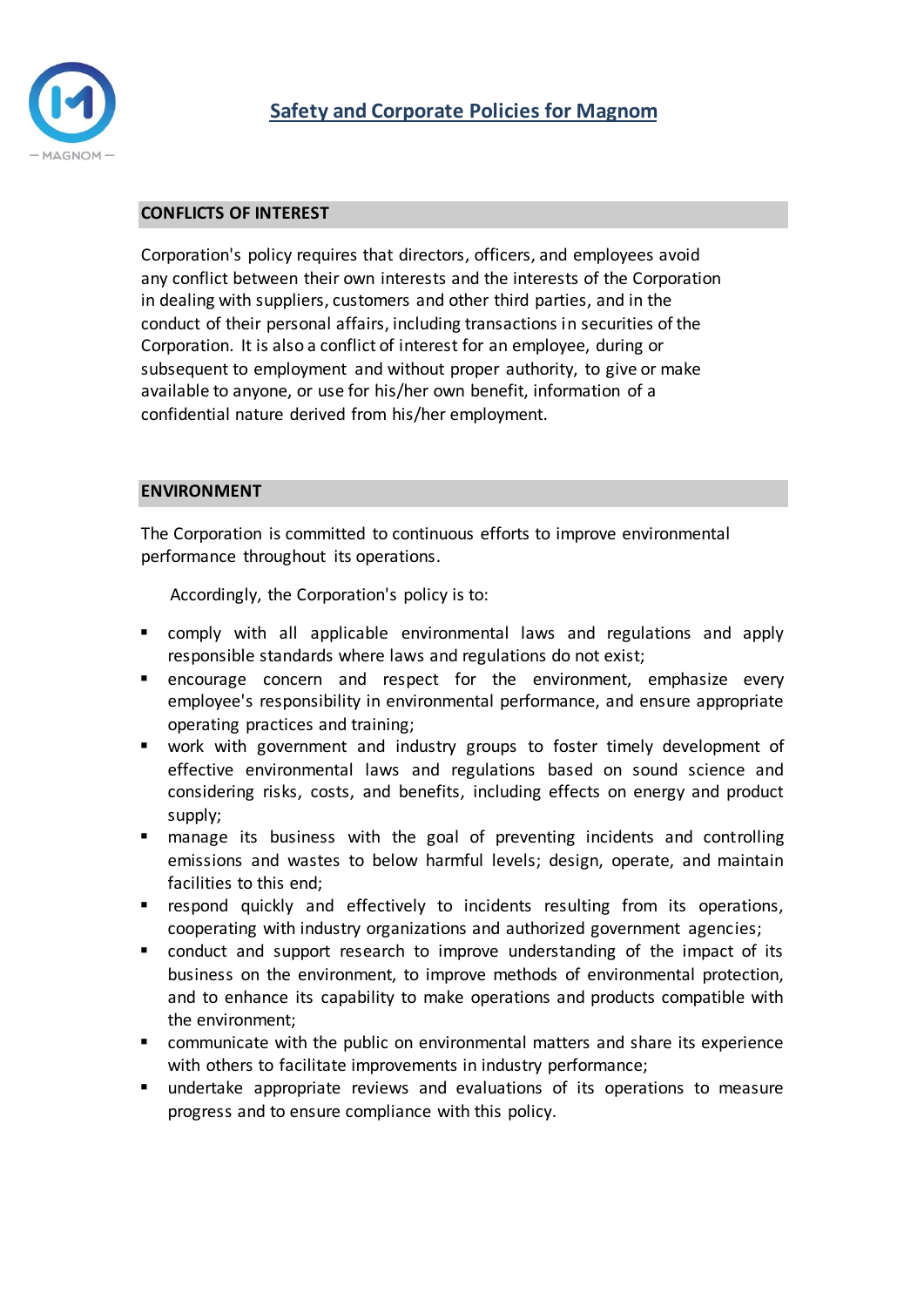

#### **SAFETY**

The Corporation is committed to continuous efforts to identify and eliminate or manage safety risks associated with its activities.

Accordingly, the Corporation's policy is to:

- design and maintain facilities, establish management systems, provide training and conduct operations in a manner that safeguards people and property;
- respond quickly, effectively, and with care to emergencies or accidents resulting from its operations, cooperating with industry organizations and authorized government agencies;
- comply with all applicable laws and regulations, and apply responsible standards where laws and regulations do not exist;
- work with government agencies and others to develop responsible laws, regulations, and standards based on sound science and consideration of risk;
- conduct and support research to extend knowledge about the safety effects of its operations, promptly applying significant findings and, as appropriate, sharing them with employees, contractors, government agencies, and others who might be affected;
- stress to all employees, contractors, and others working on its behalf their responsibility and accountability for safe performance on the job and encourage safe behavior off the job;
- undertake appropriate reviews and evaluations of its operations to measure progress and to ensure compliance with this policy.

#### **ALCOHOL AND DRUG USE**

Corporation is committed to a safe, healthy, and productive workplace for all employees. The Corporation recognizes that alcohol, drug, or other substance abuse by employees will impair their ability to perform properly and will have serious adverse effects on the safety, efficiency and productivity of other employees and the Corporation as a whole. The misuse of legitimate drugs, or the use, possession, distribution or sale of illicit or un-prescribed controlled drugs on company business or premises, is strictly prohibited and is grounds for termination. Possession, use, distribution, or sale of alcoholic beverages on company premises is not allowed without prior approval of appropriate senior management. Being unfit for work because of use of drugs or alcohol is strictly prohibited and is grounds for termination of employment. While this policy refers specifically to alcohol and drugs, it is intended to apply to inhalants and all other forms of substance abuse.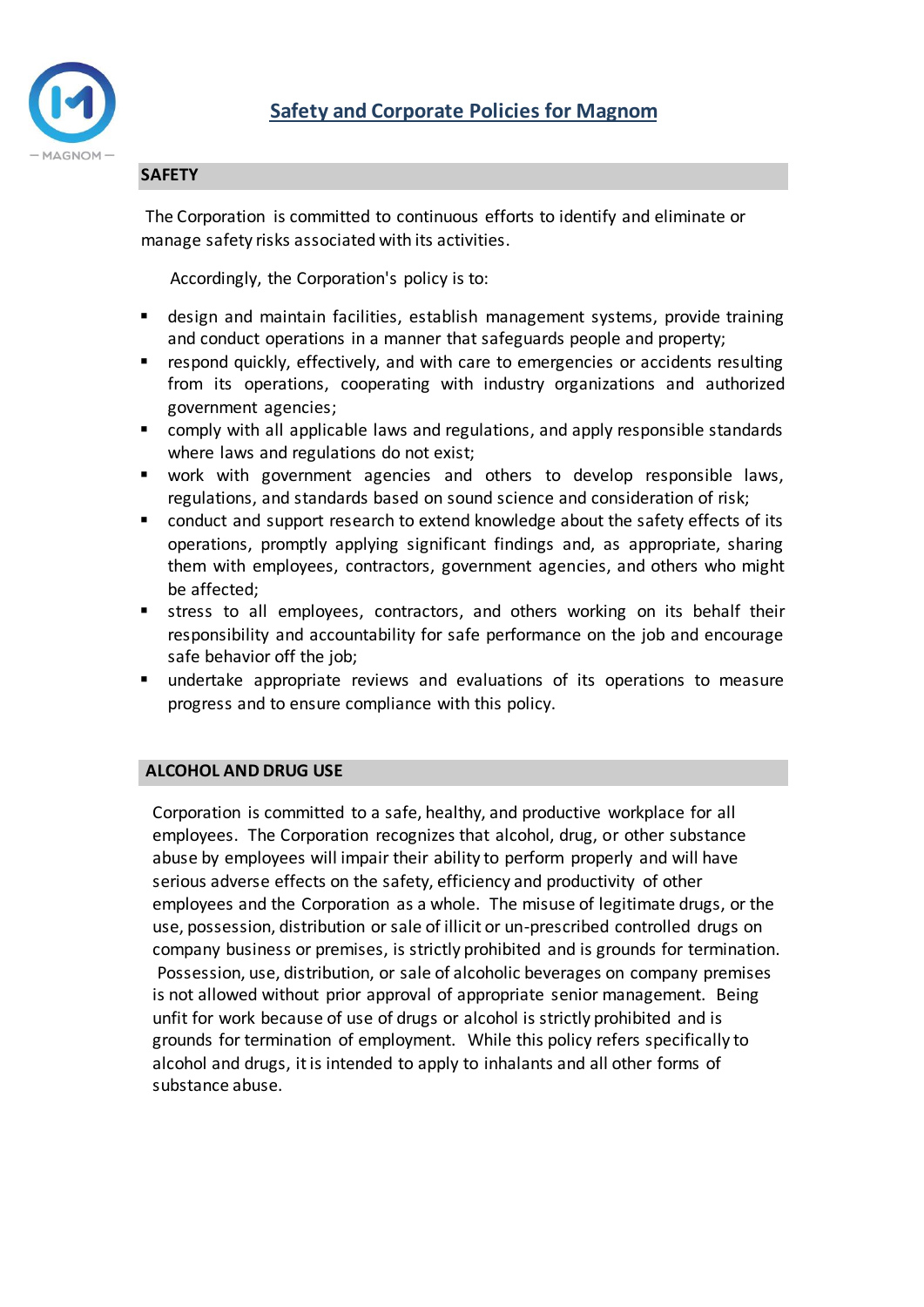



Corporate may conduct unannounced searches for drugs and alcohol on company owned or controlled property. The Corporation may also require employees to submit to medical evaluation or alcohol and drug testing where cause exists to suspect alcohol or drug use, including workplace incidents. Unannounced periodic or random testing will be conducted when an employee meets any one of the following conditions: has had a substance abuse problem or is working in a designated position identified by management, a position where testing is required by law, or a specified executive position. A positive test result or refusal to submit to a drug or alcohol test is grounds for disciplinary action, including termination.

Contractor, common carrier, and vendor personnel are also covered by paragraph one and the search provisions of paragraph four of this policy. Those who violate the policy will be removed from company premises and may be denied future entry.

In addition to the above policy, it is a requirement of the Corporation that all applicants accepting offers of regular employment must pass a drug test.

## **HARASSMENT IN THE WORKPLACE**

Corporation prohibits any form of harassment in any company workplace. The objective of this policy is to provide a work environment that fosters mutual employee respect and working relationships free of harassment. The Corporation specifically prohibits any form of harassment by or toward employees, contractors, suppliers, or customers.

Under the Corporation's policy, harassment is any inappropriate conduct which has the purpose or effect of:

- creating an intimidating, hostile, or offensive work environment;
- unreasonably interfering with an individual's work performance; or
- Affecting an individual's employment opportunity.

Harassment will not be tolerated. Forms of harassment include, but are not limited to, unwelcome verbal or physical advances and sexually, racially, or otherwise derogatory or discriminatory materials, statements, or remarks. All employees, including supervisors and managers, will be subject to disciplinary action up to and including termination for any act of harassment.